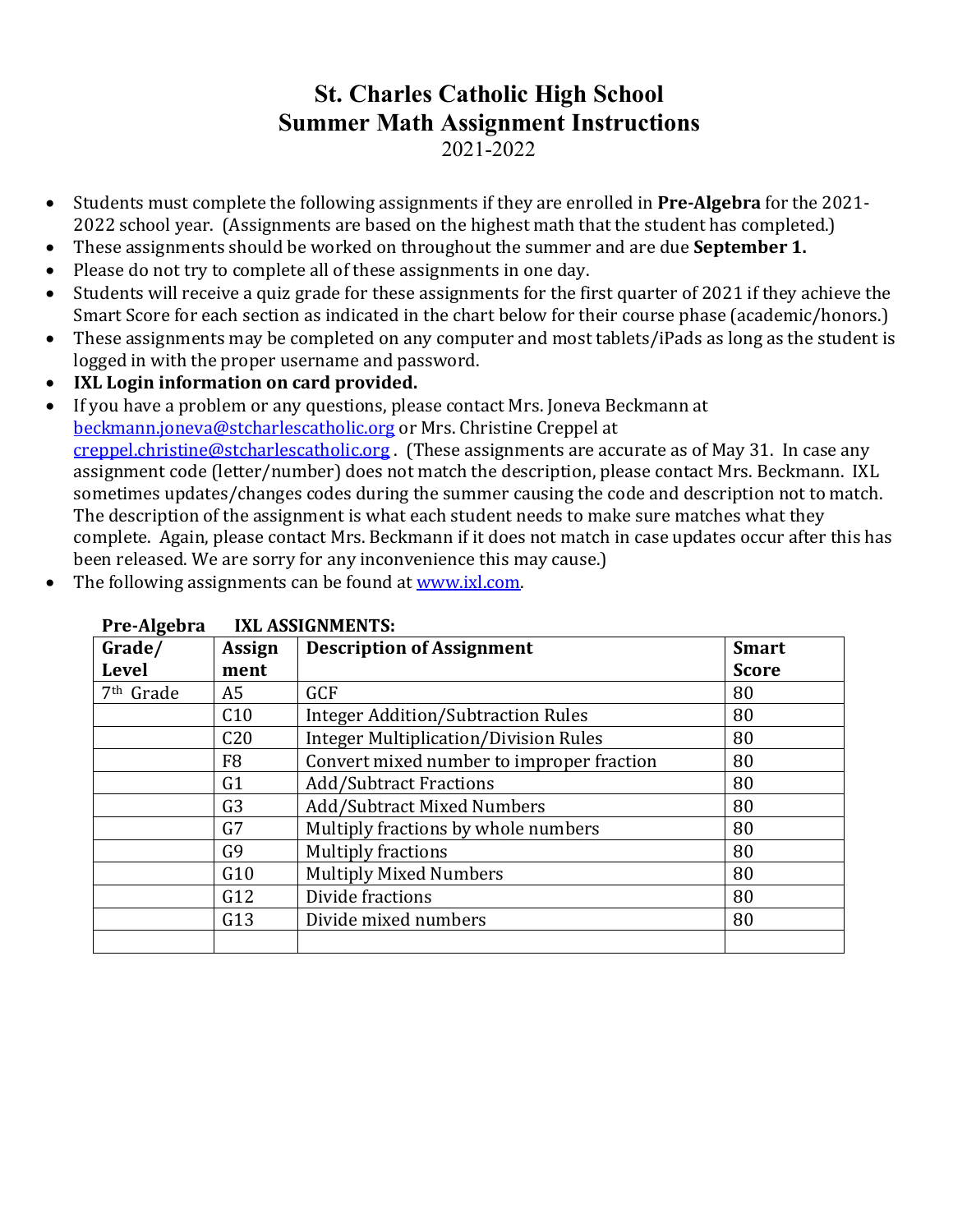2021-2022

- Students must complete the following assignments if they are enrolled in **Algebra I- all levels** for the 2021-2022 school year. (Assignments are based on the highest math that the student has completed.)
- These assignments should be worked on throughout the summer and are due **September 1.**
- Please do not try to complete all of these assignments in one day.
- Students will receive a quiz grade for these assignments for the first quarter of 2021 if they achieve the Smart Score for each section as indicated in the chart below for their course phase (academic/honors).
- These assignments may be completed on any computer and most tablets/iPads as long as the student is logged in with the proper username and password.
- **IXL Login information on card provided.**
- If you have a problem or any questions, please contact Mrs. Joneva Beckmann at Beckmann.joneva@stcharlescatholic.org or Mrs. Christine Creppel at creppel.christine@stcharlescatholic.org. (These assignments are accurate as of May 31. In case any assignment code (letter/number) does not match the description, please contact Mrs. Beckmann. IXL sometimes updates/changes codes during the summer causing the code and description not to match. The description of the assignment is what each student needs to make sure matches what they complete. Again, please contact Mrs. Beckmann if it does not match in case updates occur after this has been released. We are sorry for any inconvenience this may cause.)
- The following assignments can be found at www.ixl.com.

| Grade/<br><b>Level</b> | <b>Assignment</b> | <b>Description of Assignment</b>                 | Academic<br><b>Standard</b> | <b>Honors</b><br><b>Smart</b> |
|------------------------|-------------------|--------------------------------------------------|-----------------------------|-------------------------------|
|                        |                   |                                                  | <b>Smart</b>                | <b>Score</b>                  |
|                        |                   |                                                  | <b>Score</b>                |                               |
| 8 <sup>th</sup> Grade  | C.3               | Add/Subtract integers                            | 80                          | 90                            |
|                        | C7                | Multiplying/Division Integers                    | 80                          | 90                            |
|                        | E <sub>2</sub>    | Add & Subtract rational numbers                  | 80                          | 90                            |
|                        | E <sub>5</sub>    | Multiply & divide rational numbers               | 80                          | 90                            |
|                        | E <sub>9</sub>    | Evaluate variable expressions involving rational | 80                          | 90                            |
|                        |                   | numbers                                          |                             |                               |
|                        | H <sub>10</sub>   | Solve proportions                                | 80                          | 90                            |
|                        | V <sub>7</sub>    | Evaluate absolute value expressions              | 80                          | 90                            |
|                        | V13               | Multiply using the distributive property         | 80                          | 90                            |
|                        | V15               | Add & subtract like terms                        | 80                          | 90                            |
|                        | W7                | Solve one step linear equations                  | 80                          | 90                            |
|                        | W <sub>8</sub>    | Solve two step linear equations                  |                             |                               |
|                        |                   |                                                  | 80                          | 90                            |
|                        |                   |                                                  |                             |                               |

#### **Algebra I- all levels IXL ASSIGNMENTS:**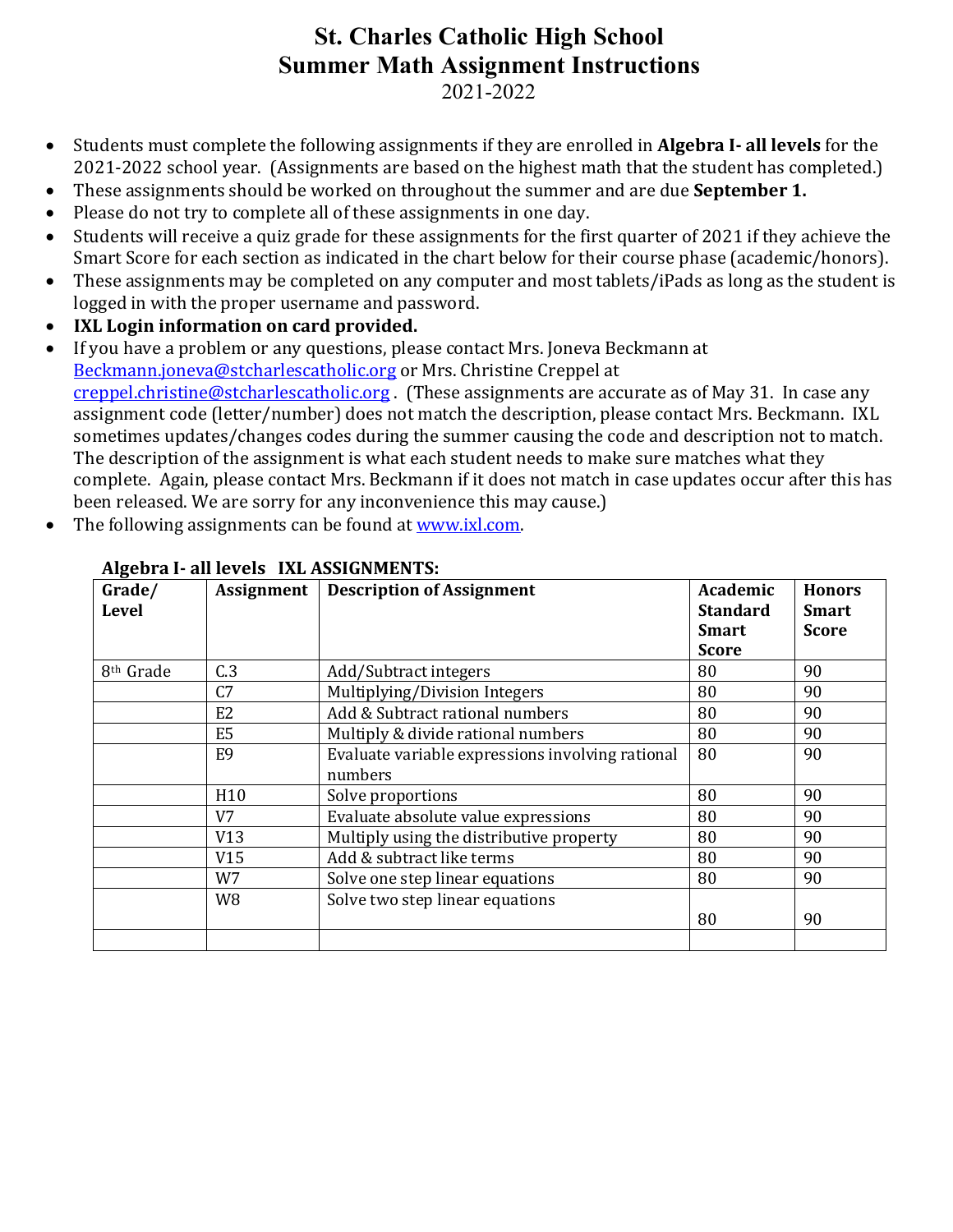- Students must complete the following assignments if they are enrolled in Geometry- all levels for the 2021-2022 school year. (Assignments are based on the highest math that the student has completed.)
- These assignments should be worked on throughout the summer and are due **September 1.**
- Please do not try to complete all of these assignments in one day.
- Students will receive a quiz grade for these assignments for the first quarter of 2021 if they achieve the score (percentage) for each section as indicated in the chart below for their course phase (academic/honors).
- These assignments may be completed on any computer and most tablets/iPads as long as the student is logged in with the proper username and password that was used to register with Mathxlforschool.com in May with the help of Mrs. Beckmann or other math instructor at the end of the year.
- MathXL Login information: Use the username and password that you created when registering for mathxlforschool in May.
- If you have a problem or any questions, please contact Mrs. Joneva Beckmann at Beckmann.joneva@stcharlescatholic.org or Coach Ty Monica at monica.ty@stcharlescatholic.org or your future math instructor for the course you will be taking in 2021-2022.
- The following assignments can be found at www.mathxlforschool.com

| <b>Lesson Name</b> | <b>Chapter of</b><br><b>Assignment</b>                    | <b>Description of Assignment</b>                                                                                                                                                             | Academic<br><b>Score</b> | <b>Honors</b><br><b>Score</b> |
|--------------------|-----------------------------------------------------------|----------------------------------------------------------------------------------------------------------------------------------------------------------------------------------------------|--------------------------|-------------------------------|
| Orientation        | Orientation                                               | Orientation                                                                                                                                                                                  | 80                       | 90                            |
| Summer Work #1     | Ch <sub>1</sub> sec 3<br>Ch <sub>2</sub> sec<br>1,2,3,4,7 | Estimate radicals; Solve 1 and 2 step<br>equations; Solve multi-step equations and<br>equations with variables on both sides;<br>solve multi-step proportions                                | 80                       | 90                            |
| Summer Work #2     | Ch 5 sec 3,6                                              | Identify slope & y-intercept; write linear<br>equations using slope-intercept; determine<br>if lines are parallel, perpendicular, or<br>neither                                              | 80                       | 90                            |
| Summer Work #3     | Ch 7 sec 1,2,8<br>Ch <sub>8</sub> sec<br>1,2,3,4          | Geometric sequences; simplify expressions<br>with negative exponents; multiply powers<br>with the same base; add/subtract<br>polynomials; classify polynomials, multiply<br>polynomials-FOIL | 80                       | 90                            |
| Summer Work #4     | Ch 9 sec 4<br>Ch 10 sec<br>1,2,3                          | Pythagorean Theorem; simplify radicals;<br>add/subtract radical expressions                                                                                                                  | 80                       | 90                            |
|                    |                                                           |                                                                                                                                                                                              |                          |                               |

## **Geometry MathXLforschool Assignments:**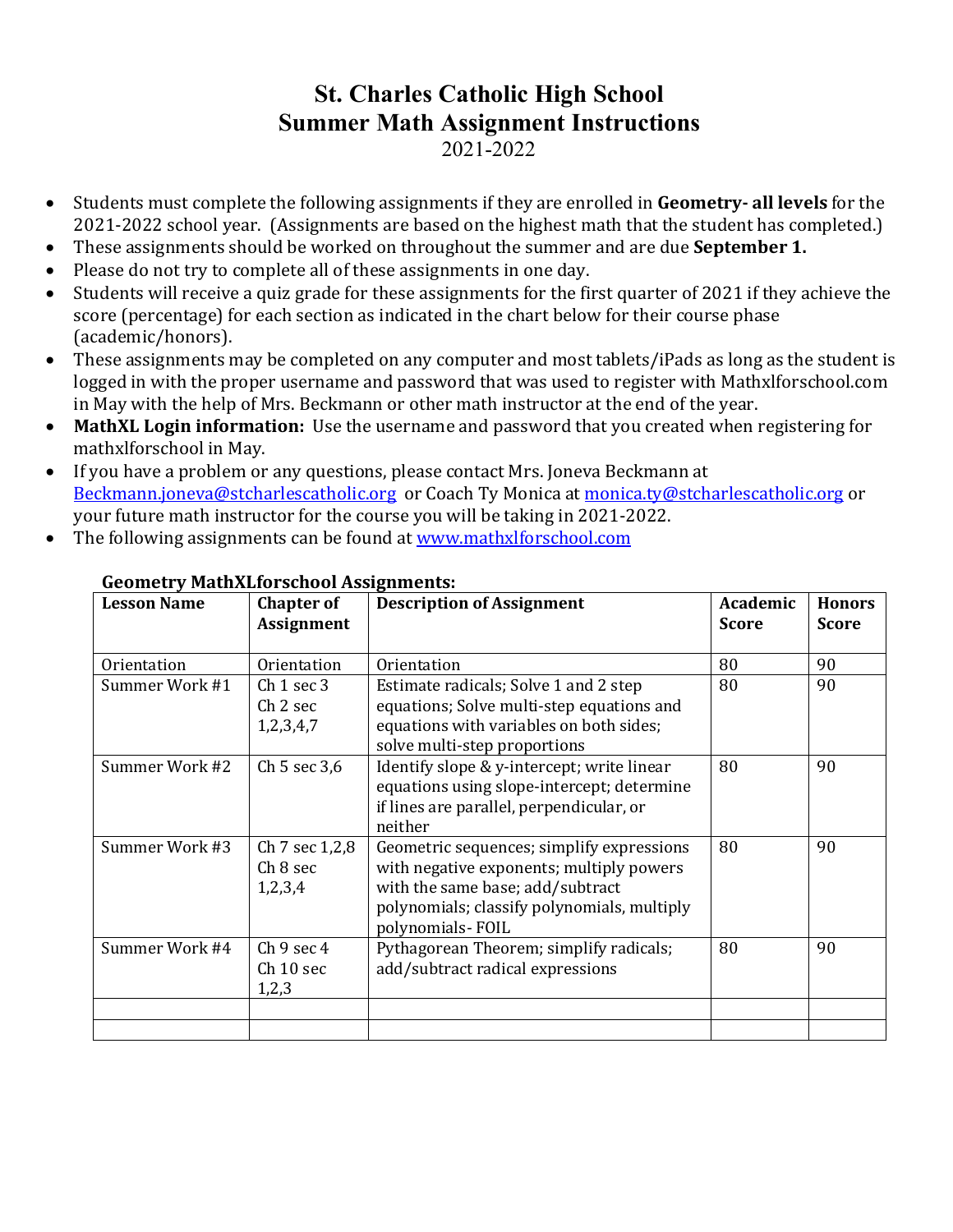- Students must complete the following assignments if you are enrolled in **Algebra II–All** levels for the 2021-2022 school year.
- These assignments should be worked on throughout the summer and are due **September 1.**
- Please do not try to complete all of these assignments in one day.
- Students will receive a quiz grade for these assignments for the first quarter of 2021 if they achieve the score (percentage) for each section as indicated in the chart below for their course phase (academic/honors).
- These assignments may be completed on any computer and most tablets/iPads as long as the student is logged in with the proper username and password that was used to register with Mathxlforschool.com in May with the help of Mrs. Beckmann or other math instructor at the end of the year.
- MathXLforschool Login information: Use the username and password that you created when registering for mathxlforschool in May. If you have a problem or any questions, please contact Mrs. Joneva Beckmann at Beckmann.joneva@stcharlescatholic.org or Mrs. Loretta Hart at hart.loretta@stcharlescatholic.org or your future math instructor for the course you will be taking in 2021-2022.
- The following assignments can be found at www.mathxlforschool.com

| Lesson               | <b>Chapter of</b>               | <b>Description of Assignment</b>                                        | Academic     | <b>Honors</b> |
|----------------------|---------------------------------|-------------------------------------------------------------------------|--------------|---------------|
| <b>Name</b>          | <b>Assignment</b>               |                                                                         | <b>Score</b> | <b>Score</b>  |
|                      |                                 |                                                                         |              |               |
| Orientation          | Orientation                     | Problems to show how to use the program                                 | 80           | 90            |
| Summer<br>work $# 1$ | Ch 1 sec 1&2                    | Change from verbal to algebraic expression;<br>order of operations      | 80           | 90            |
| Summer<br>work #2    | Ch $1$ sec $4$ ;<br>$Ch2$ sec 3 | Properties; solve multi step equations                                  | 80           | 90            |
| Summer<br>work #3    | $Ch2$ sec 4                     | Solve equations with variable on both sides<br>and multi-step equations | 80           | 90            |
| Summer<br>work #4    | Ch 5 sec 1                      | Find slope from 2 points, graphs, equations                             | 80           | 90            |
| Summer<br>work #5    | $Ch5$ sec 3                     | Slope-intercept form: Find slope & y-int;<br>graphing using equations   | 80           | 90            |
| Summer<br>work #6    | Ch 8 sec 1&3                    | Add/subtract polynomials; multiply<br>polynomials by FOIL               | 80           | 90            |
|                      |                                 |                                                                         |              |               |

### **Algebra II –all levels MathXLforschool ASSIGNMENTS:**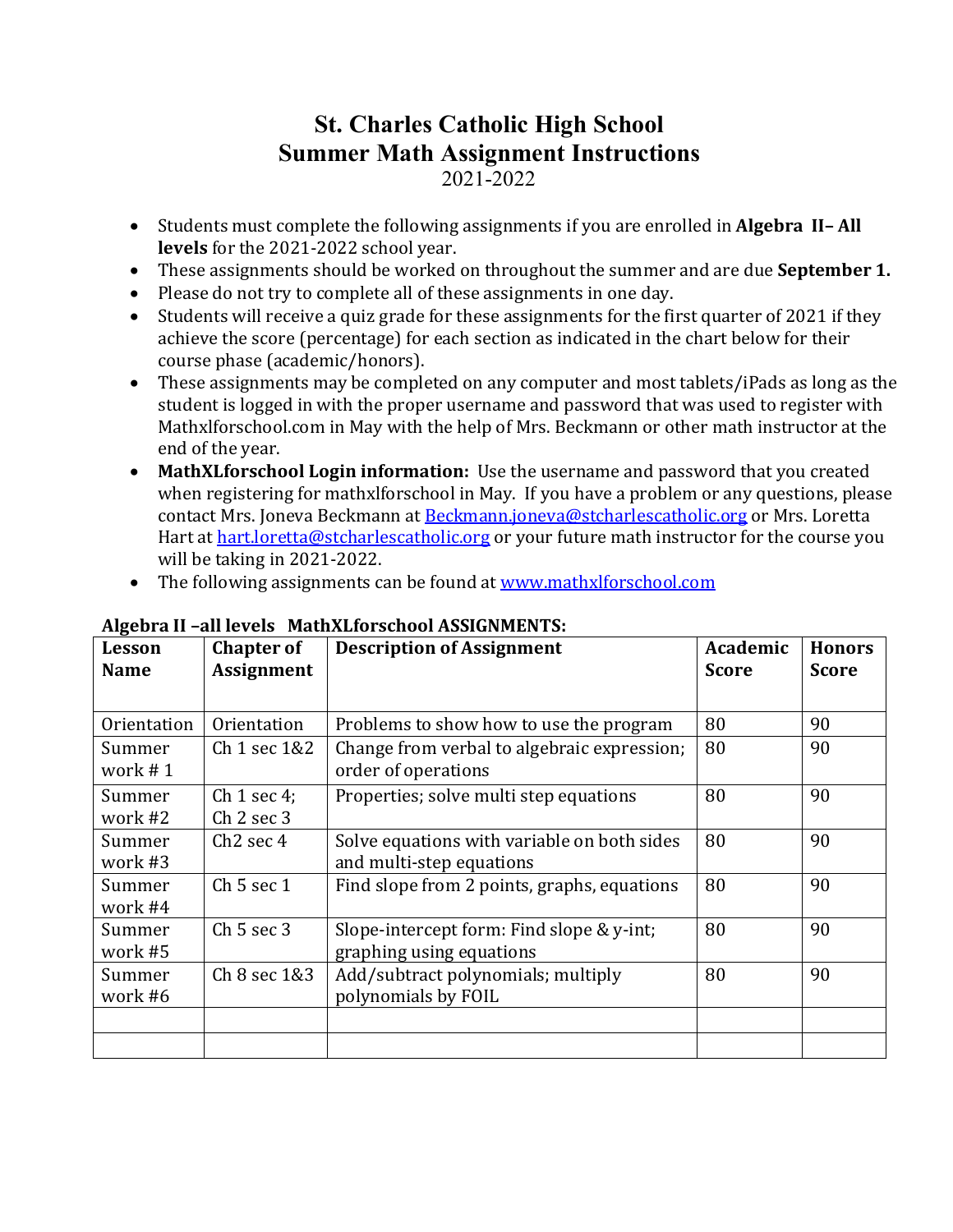- Students must complete the following assignments if you are enrolled in **Advanced Math I Academic** for the 2021-2022 school year.
- These assignments should be worked on throughout the summer and are due **September 1.**
- Please do not try to complete all of these assignments in one day.
- Students will receive a quiz grade for these assignments for the first quarter of 2021 if they achieve the score (percentage) for each section as indicated in the chart below for their course phase.
- These assignments may be completed on any computer and most tablets/iPads as long as the student is logged in with the proper username and password that was used to register with Mathxlforschool.com in May with the help of Mrs. Beckmann or other math instructor at the end of the year.
- MathXLforschool Login information: Use the username and password that you created when registering for mathxlforschool in May.
- If you have a problem or any questions, please contact Mrs. Joneva Beckmann at Beckmann.joneva@stcharlescatholic.org or Mrs. Hart at hart.loretta@stcharlescatholic.org or your future math instructor for the course you will be taking in 2021-22.
- The following assignments can be found at www.mathxlforschool.com

| Lesson      | <b>Chapter of</b>     | <b>Description of Assignment</b>                                | Academic     |
|-------------|-----------------------|-----------------------------------------------------------------|--------------|
| name        | <b>Assignment</b>     |                                                                 | <b>Score</b> |
| Orientation | Orientation           | Orientation of how to use mathxl.                               | 80           |
| Lesson 1    | Ch 1 sec 3, 4,        | Write algebraic expressions that model word phrases;            | 80           |
|             | 5                     | evaluate algebraic expressions for given replacement            |              |
|             |                       | values; determine domain of a variable; solve linear            |              |
|             |                       | equations; solve inequalities and graph (set and interval       |              |
|             |                       | notation)                                                       |              |
| Lesson 2    | Ch 2 sec 1, 3,        | Identify functions, domain, range; find slope, y-intercept;     | 80           |
|             | 4                     | graph linear equations                                          |              |
| Lesson 3    | Ch 4 sec 4 &          | Factor polynomials with common factors; factor difference       | 80           |
|             | 5                     | of 2 squares; factor perfect squares; factor $1x^2 + bx + c$ ;  |              |
|             |                       | factor $ax^2 + bx + c$ ; solve quadratic equations by factoring |              |
| Lesson 4    | Ch <sub>4</sub> sec 7 | Solve quadratic equations using quadratic formula; Use the      | 80           |
|             |                       | discriminant to determine number of solutions                   |              |
|             |                       |                                                                 |              |
|             |                       |                                                                 |              |

### **Advanced Math I Academic MathXLforschool ASSIGNMENTS:**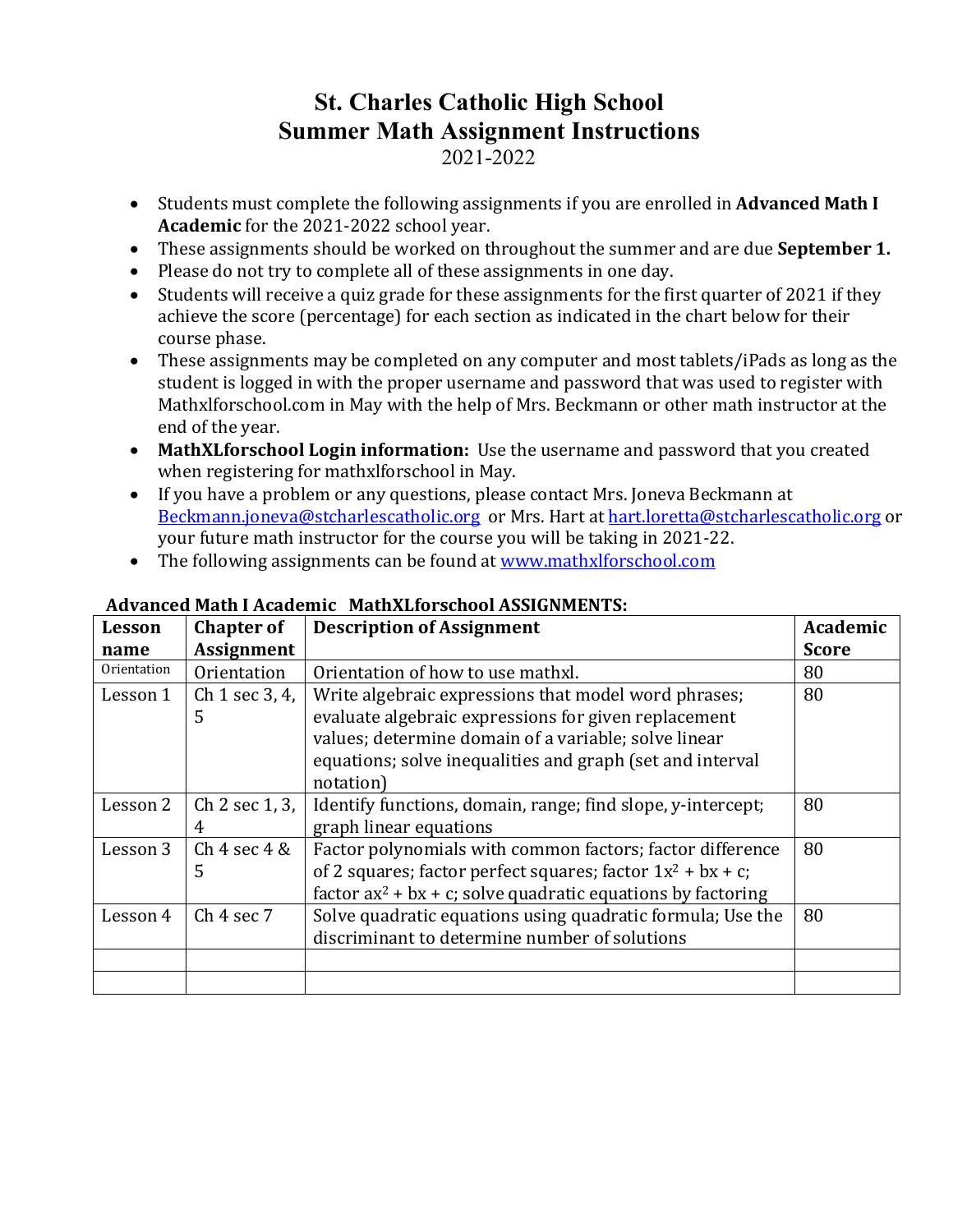2021-2022

- Students must complete the following assignments if you are enrolled in **Advanced Math I DE/nonDE Honors** for the 2021-2022 school year.
- These assignments should be worked on throughout the summer and are due **September 1.**
- Please do not try to complete all of these assignments in one day.
- Students will receive a quiz grade for these assignments for the first quarter of 2021 if they achieve the score (percentage) for each section as indicated in the chart below for their course phase (academic/honors).
- These assignments may be completed on any computer and most tablets/iPads as long as the student is logged in with the proper username and password that was used to register with Mathxl.com in May with the help of Mrs. Beckmann or other math instructor at the end of the year.
- MathXL Login information: Use the username and password that you created when registering for mathxl in May.
- If you have a problem or any questions, please contact Mrs. Joneva Beckmann at Beckmann.joneva@stcharlescatholic.org or Mrs. Loretta Hart at hart.loretta@stcharlescatholic.org or your future math instructor for the course you will be taking in 2021-22.
- The following assignments can be found at www.mathxl.com.

| Lesson      | <b>Chapter of</b> | <b>Description of Assignment</b>                               | DE/nonDE      |
|-------------|-------------------|----------------------------------------------------------------|---------------|
| name        | <b>Assignment</b> |                                                                | <b>Honors</b> |
|             |                   |                                                                | <b>Score</b>  |
| Orientation | Orientation       | Orientation of how to use mathxl.                              | 90            |
| Lesson 1    | R <sub>2</sub>    | Simplify expressions containing exponents or radicals;         | 90            |
|             |                   | write & graph inequalities (interval and set notation);        |               |
|             |                   | evaluate algebraic expressions for given replacement           |               |
|             |                   | values; determine domain of a variable; simplify               |               |
|             |                   | expressions containing exponents or radicals                   |               |
| Lesson 2    | R <sub>4</sub>    | Multiply polynomials with single variables and with 2          | 90            |
|             |                   | variables; add & subtract polynomials;                         |               |
| Lesson 3    | R5                | Factor polynomials with common factors; factor                 | 90            |
|             |                   | difference of 2 squares; factor perfect squares; factor $1x^2$ |               |
|             |                   | + bx + c; factor $ax^2$ + bx + c; factor by grouping; factor   |               |
|             |                   | completely using various methods                               |               |
| Lesson 4    | R7                | Reduce rational expressions; multiply & divide rational        | 90            |
|             |                   | expressions; add & subtract rational expressions; simplify     |               |
|             |                   | complex rational expressions                                   |               |
| Lesson 5    | R <sub>8</sub>    | Simplify exponential expressions; vocabulary nth root;         | 90            |
|             |                   | simplify expressions involving square roots & nth roots;       |               |
|             |                   | rationalize denominators & numerators; simplify                |               |
|             |                   | expressions involving rational exponents; evaluate             |               |
|             |                   | expressions involving square roots & nth roots                 |               |
| Lesson 6    | Sec 1-5           | Convert between inequalities, graphs of inequalities, and      | 90            |
|             |                   | interval notation; solve inequalities (write in set notation   |               |
|             |                   | and interval notation); solve combined inequalities; find      |               |
|             |                   | domain of variables in radical expressions                     |               |
|             |                   |                                                                |               |
|             |                   |                                                                |               |

## Advanced Math I DE/nonDE Honors MathXL ASSIGNMENTS: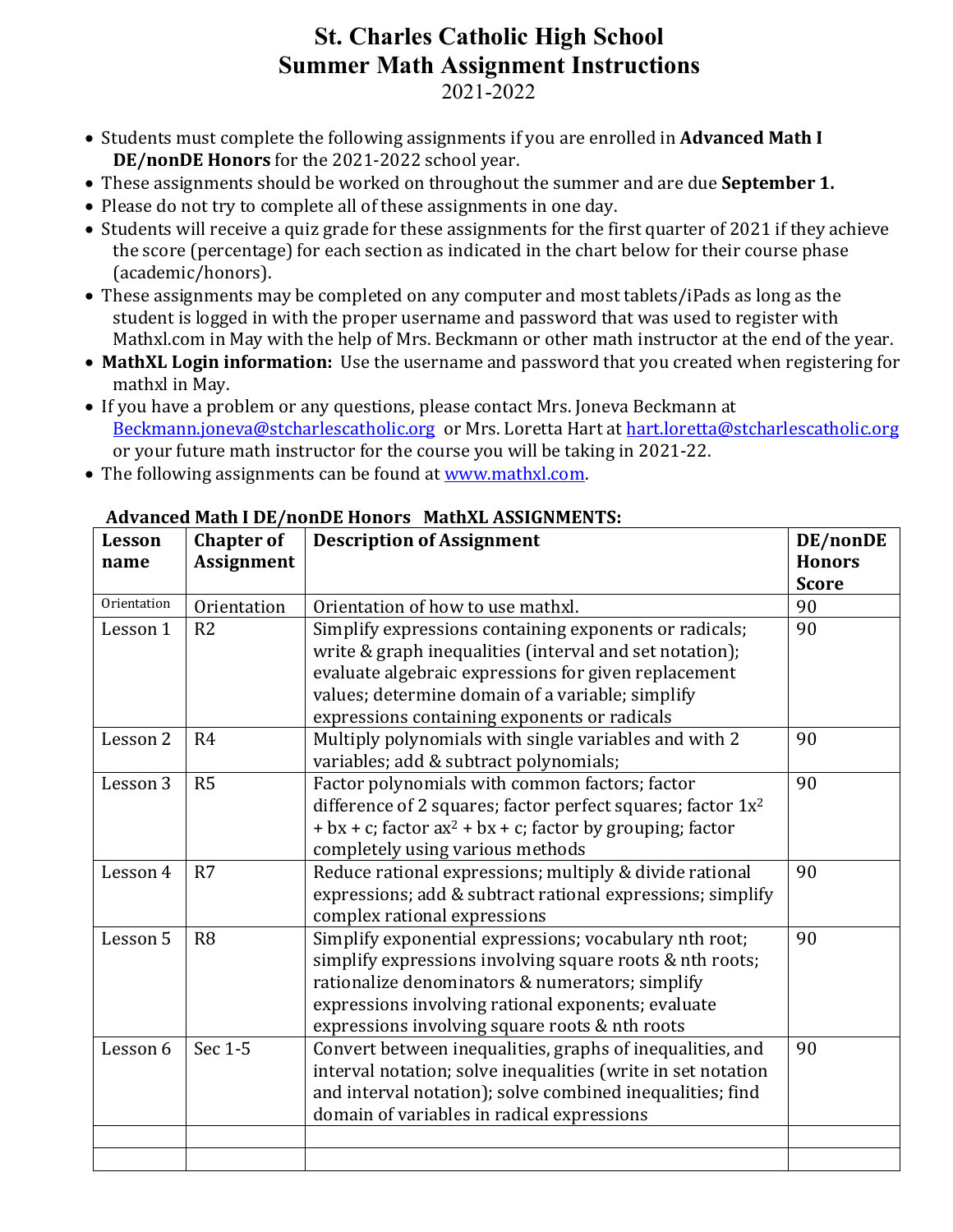- Students must complete the following assignments if you are enrolled in **Advanced Math II/Statistics and/or Calculus** for the 2021-2022 school year.
- These assignments should be worked on throughout the summer and are due **September 1.**
- Please do not try to complete all of these assignments in one day.
- Students will receive a quiz grade for these assignments for the first quarter of 2021 if they achieve the score (percentage) for each section as indicated in the chart below for their course phase (academic/honors).
- These assignments may be completed on any computer and most tablets/iPads as long as the student is logged in with the proper username and password that was used to register with Mathxl.com in May with the help of Mrs. Beckmann or other math instructor at the end of the year.
- MathXL Login information: Use the username and password that you created when registering for mathxl in May.
- If you have a problem or any questions, please contact Mrs. Joneva Beckmann at Beckmann.joneva@stcharlescatholic.org or Mrs. Loretta Hart at hart.loretta@stcharlescatholic.org or your future math instructor for the course you will be taking in 2021-22.
- The following assignments can be found at www.mathxl.com

| Lesson<br><b>Name</b> | <b>Chapter of</b><br><b>Assignment</b> | <b>Description of Assignment</b>                                                                                                                 | DE/nonDE<br><b>Honors</b> |
|-----------------------|----------------------------------------|--------------------------------------------------------------------------------------------------------------------------------------------------|---------------------------|
|                       |                                        |                                                                                                                                                  | <b>Score</b>              |
| Summer 1              | Ch 1 sec $1,3,4$                       | Fine slopes; graph linear equations; domain and<br>range; graph parabolas                                                                        | 90                        |
| Summer 2              | Ch 2 sec 1,2                           | Solve exponential equations; solve equations with<br>logarithms; solve quadratic equations; factor<br>polynomials                                | 90                        |
| Summer 3              | Ch <sub>1,2</sub>                      | Use order of operations; use radical and rational<br>exponents; solve quadratic equations; solve<br>equations with radicals; decompose functions | 90                        |
|                       |                                        |                                                                                                                                                  |                           |
|                       |                                        |                                                                                                                                                  |                           |

## Advanced Math II/Statistics and/or Calculus MathXL ASSIGNMENTS: